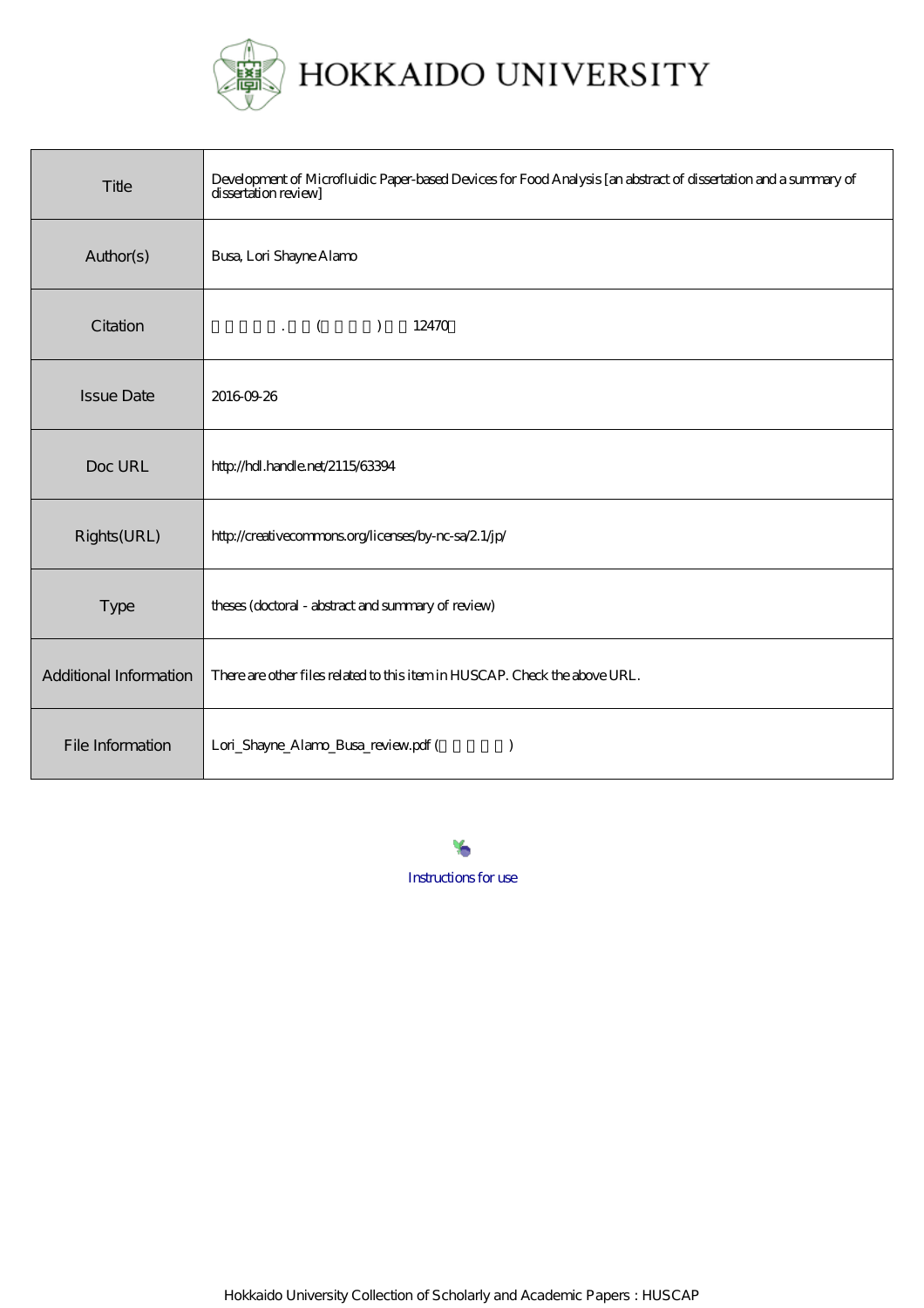Development of Microfluidic Paper-based Devices for Food Analysis

Food and water contamination cause safety and health concerns to both animals and humans. Conventional methods for monitoring food and water contamination are often laborious and require highly skilled technicians to perform the measurements, making the quest for developing simpler and cost-effective techniques for rapid monitoring incessant. Since the pioneering works of Whitesides' group from 2007, interest has been strong in the development and application of microfluidic paper-based analytical devices (μ PADs) for food and water analysis, which allow easy, rapid and cost-effective point-of-need screening of the targets. Several methods of detection using μ PADs have been developed so far including colorimetric, electrochemical, fluorescence, chemiluminescence, and electrochemiluminescence techniques for food and water analysis. In this research, we have developed  $\mu$  PADs for the detection of aflatoxin B1 (AFB1), a highly toxic and carcinogenic foodborne substance and the most toxic aflatoxin produced by Aspergillus fungi, via a simple colorimetric competitive immunoassay. AFB1 is a common contaminant in a variety of agricultural as well as processed food products including peanuts, corn and other grains, cottonseed meal, as well as animal feeds. The maximum permissible levels set by several food agencies are  $5 \mu$  g/kg for AFB1 and  $20 \mu$  g/kg for total aflatoxins. However, more rigorous regulations for AFB1 and total aflatoxins in groundnuts, nuts, dried fruits and cereals have been set to 2  $\mu$  g/kg and 4  $\mu$  g/kg, respectively, by the European Union. Hence, it is highly necessary to device a practical method to detect AFB1 for food safety and monitoring.

In this context, the general introduction including the research theme and objectives are described in Chapter 1.

In chapter 2, the development of a simple, portable assay system using  $\mu$  PADs coupled with colorimetric detection for rapid measurements is described. The properties of different paper substrates are investigated first to determine which type of paper would be the most suitable for the fabrication of the μ PADs. Simultaneous detection of horseradish peroxidase (HRP) is demonstrated using a single μ PAD, which is fabricated through photolithography. The test regions are immobilized with 3,3', 5,5' -tetramethylbenzidine for HRP assay. The detection range obtained with the proposed system covers HRP concentrations from 0.37 to 124 fmol (or 3 to 1000 ng/mL). The detection limit (blank  $+3$ ) for HRP is calculated to be 0.69 fmol (or 5.58 ng/mL) through a 4-parameter logistic nonlinear regression. The findings obtained using the developed system suggest that μ PAD assay systems for simple but highly sensitive measurements can be designed to give on-site determinations of target compounds using peroxidase-conjugated molecules.